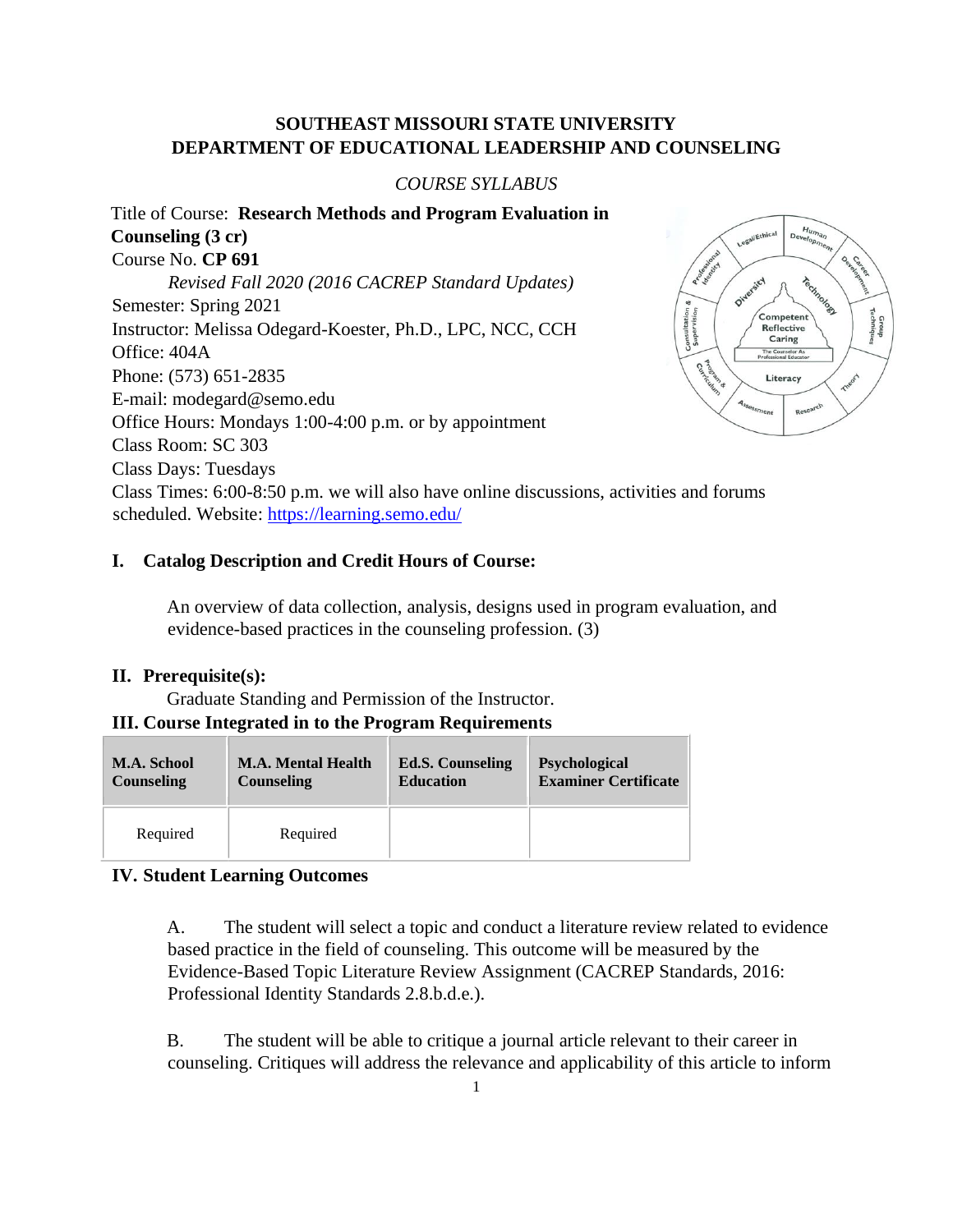counseling practice. This outcome will be measured by the Journal Article Critique Assignment (CACREP Standards, 2016: Professional Identity Standards 2.8.a.).

C. The student will be able to identify a hypothetical research project of their own design that includes anticipated statistical analysis procedures. This outcome will be measured by the Research Project and Peer Review Presentation (CACREP Standards, 2016: Professional Identity Standards 2.8.f.-j.).

D. Can articulate how the course content was meaningful and described how it can be applied into their work as a Mental Health Counselor (MHC). This outcome will be measured by the Integrated Comprehensive Professional Counseling Portfolio (CPCP) and Key Assessment: Core/Specialty Area Integrated Reflection.

## **V. Course as Relates to External Requirements**

| <b>CACREP Requirements</b> | <b>DESE Requirements</b> | LPC                 | <b>NBCC Requirements</b>          |
|----------------------------|--------------------------|---------------------|-----------------------------------|
| (2016)                     | (2011)                   | <b>Requirements</b> |                                   |
| Professional Identity      |                          | Core Course         | <b>Coursework Content</b><br>Area |

## VI. Course as Relates to External Standards

# **CACREP Standards (2016)**

#### Section 2.8. RESEARCH AND PROGRAM EVALUTION

- a. the importance of research in advancing the counseling profession, including how to critique research to inform counseling practice
- b. identification of evidence-based counseling practices
- needs assessments  $c.$
- d. development of outcome measures for counseling programs
- e. evaluation of counseling interventions and programs
- f. qualitative, quantitative, and mixed research methods
- g. designs used in research and program evaluation
- h. statistical methods used in conducting research and program evaluation
- analysis and use of data in counseling  $i$ .
- ethical and culturally relevant strategies for conducting, interpreting, and reporting the results of  $i$ . research and/or program evaluation

## **DESE Standards (2011)**

None.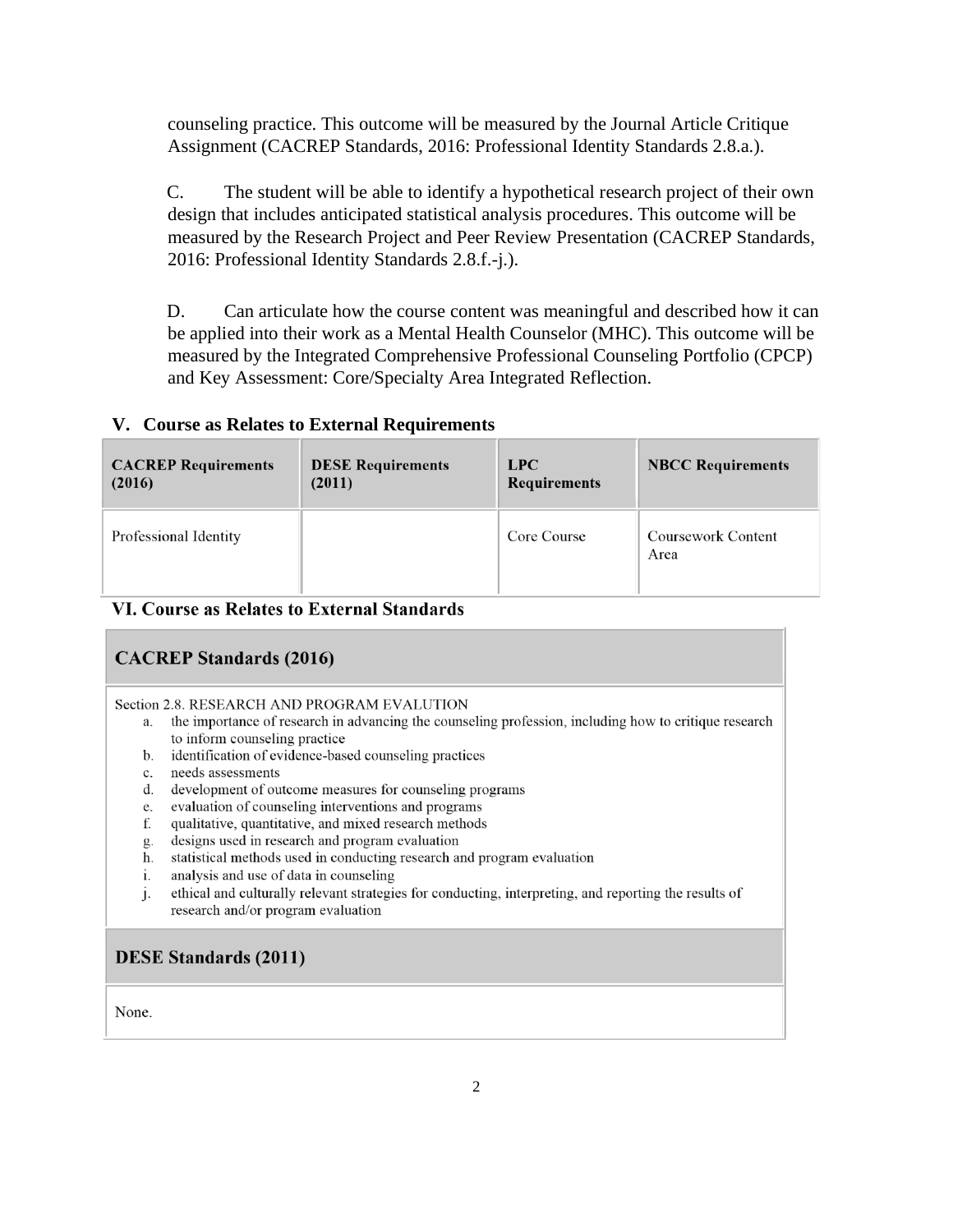# **VII. Purposes or Objectives of the Course:**

- A. The purpose of this course is to help counseling students gain necessary skills to understand and use research and research tools in support of becoming a responsive professional.
	- 1. Develop a critical understanding of the nature and methods of research, particularly in the area of counseling
	- 2. Become an informed and intelligent consumer of research in counseling.
		- a. Read and understand research articles
		- b. Recognize and distinguish "good" from "bad" research practices
		- c. Possess healthy skepticism to expect credible evidence in support of claims.
	- 3. Develop basic skills in analysis and interpretation of quantitative data; a strong grasp of statistical and measurement concepts and procedures
	- 4. Develop basic skills in analysis and interpretation of qualitative data; understanding of research fidelity, trustworthiness, and application
	- 5. Develop the capacity to synthesize the findings of research, summarize findings in practical and relevant ways, communicate the essential meaning of research findings professionally, and integrate findings of research into practice
	- 6. Become knowledgeable about the strategies and techniques for evaluating quality, effectiveness, and impact of counseling techniques, interventions, and skills on clients.

## **VIII. Course Content or Outline: Class Hours**

| A.              | Overview of Research<br>Contemporary issues in counseling research<br>1.<br>2.<br>Getting started | 3 |
|-----------------|---------------------------------------------------------------------------------------------------|---|
| B.              | <b>Literature Review</b>                                                                          |   |
|                 | Literature review<br>1.                                                                           |   |
|                 | 2.<br>Selecting a topic                                                                           |   |
| $\mathcal{C}$ . | Ethics and Multicultural Issues in Research                                                       | 6 |
|                 | <b>IRB</b> Review<br>1.                                                                           |   |
|                 | 2.<br>Writing for the behavioral and social sciences                                              |   |
|                 | 3.<br>Ethics                                                                                      |   |
|                 | Multicultural considerations<br>$\overline{4}$ .                                                  |   |
| D.              | Organization and Structure of Manuscript                                                          |   |
|                 | Developing a research report<br>1.                                                                |   |
|                 | 2.<br>Writing clearly and concisely                                                               |   |
|                 |                                                                                                   |   |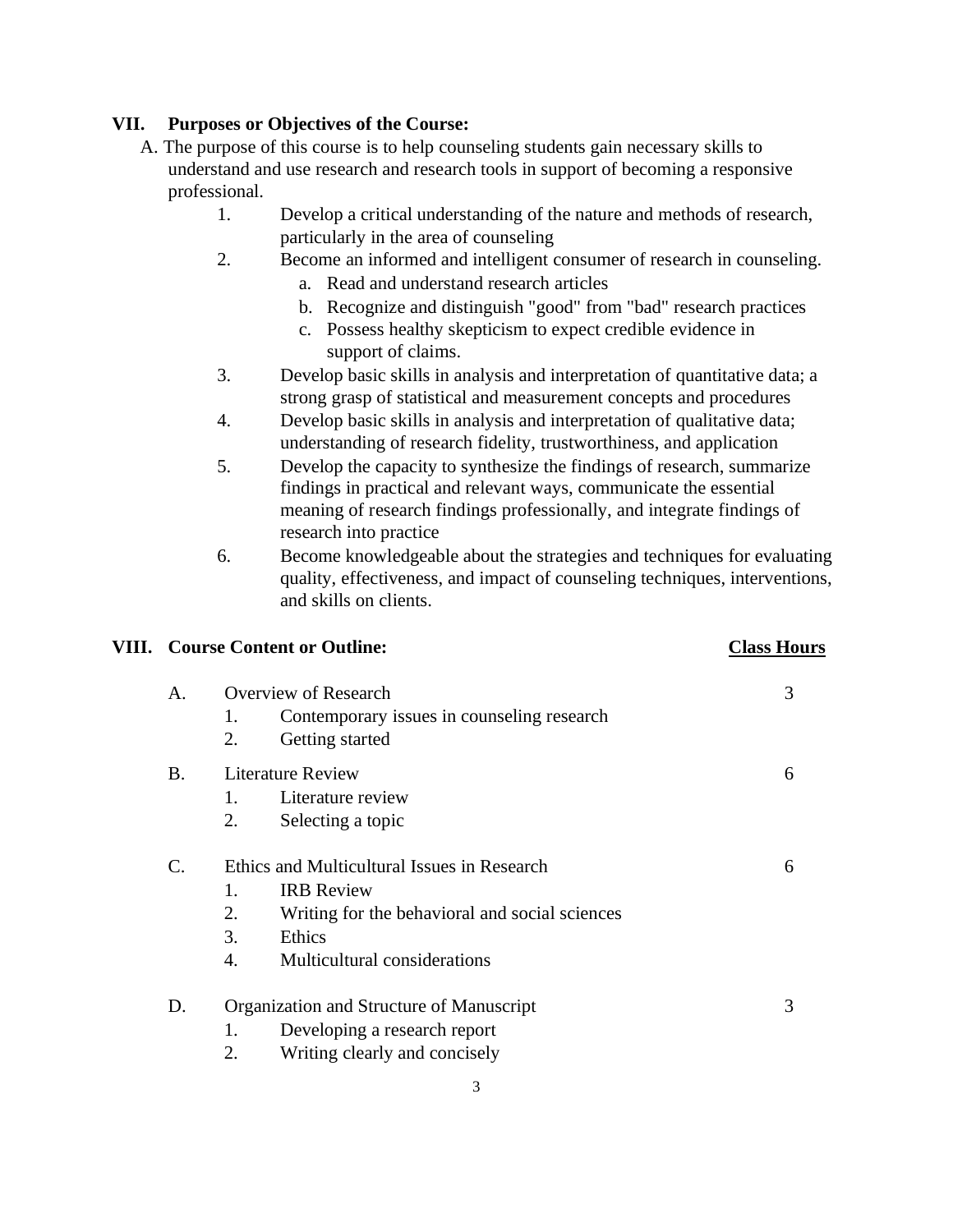- E. Research Methods and Designs 21
	- 1. Mixed methods
	- 2. Methodological issues and statistics overview
	- 3. Quantitative designs
	- 4. Qualitative designs
- F. Program Evaluation 6

- 1. Applying science and practice to real life
- 2. Action Research

# **IV. Required Textbook(s):**

Sheperis, C.J., Daniels, M.H., & Young, J.S. (2016). *Counseling Research: Quantitative, Qualitative, and Mixed Methods*. Boston: Pearson.

**Note:** Because of the amount of writing assignments required throughout your counselor preparation program, it is strongly recommended that you purchase of the following for your use and reference in every course throughout the program.

American Psychological Association (2020). *Publication Manual of the American Psychological Association*. (7th Ed.). Washington, DC: Author.

# **X. Expectations of Students:**

- A. The student will actively participate in class.
- B. The student will complete the required readings and assignments.
- C. The student will demonstrate satisfactory performance on examinations.
- D. The student will know about and use a variety of technological strategies to enhance learning.
- E. The student will apply legal and ethical standards in counseling.

## **XI. Basis for Student Evaluation**

All course information is included on the class Moodle site, which includes grading rubrics, weekly assignment formats, and contact information. Every effort will be made to respond to emails within 48 hours during the work week. Every effort will be made to grade course assignments in 2 weeks, based upon scope of assignment.

## **Course Assignments:**

## **Class Participation and Forums (15% of overall grade):**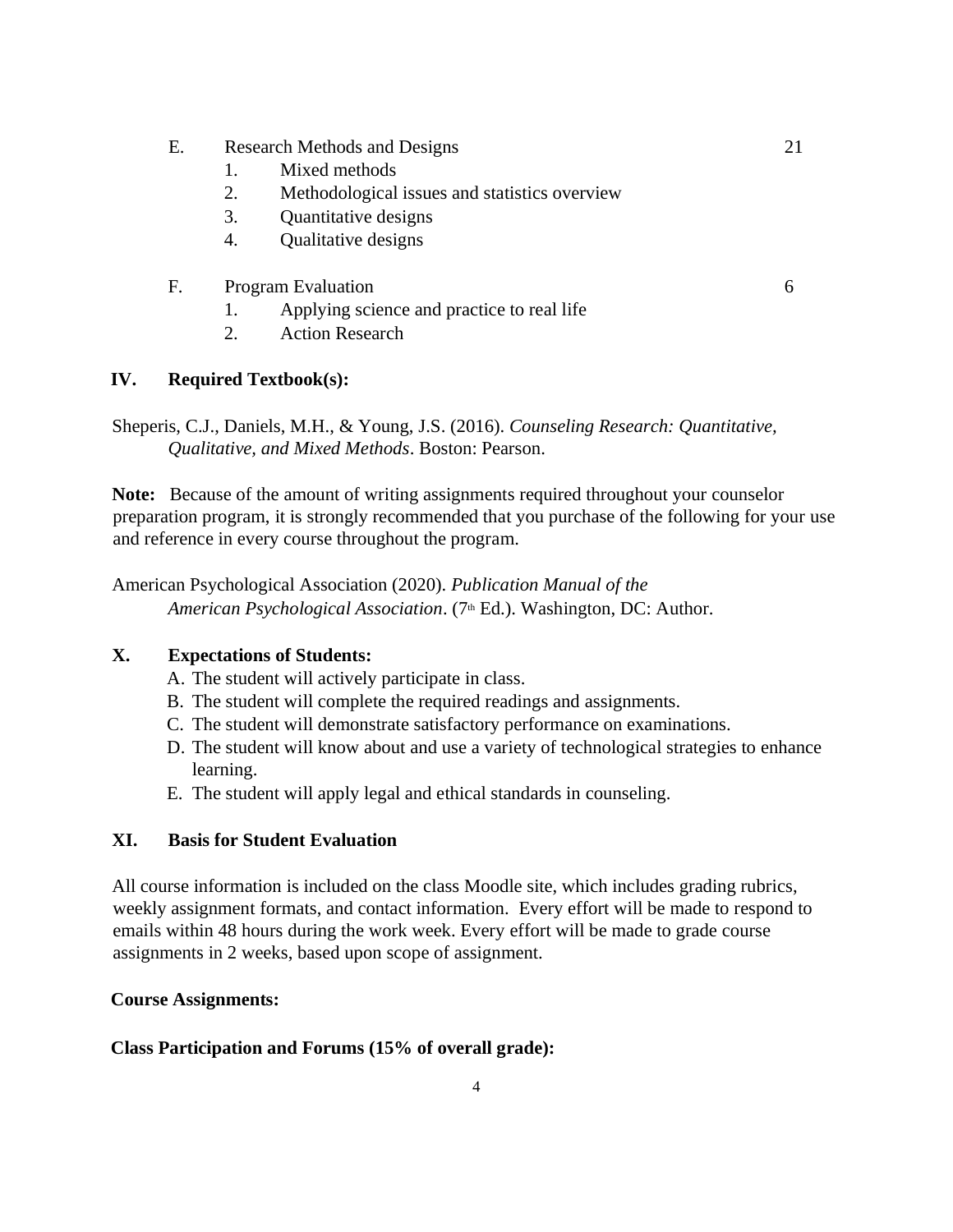Students are expected to participate in various course activities and online forums to continue the development of reflectivity and critical thinking skills. If you are not present, you will not receive in class participation points. To receive participation credits in class, students will be expected to contribute to classroom discussion through facilitating questions and/or answering questions on multiple occasions throughout the duration of the face to face class times. *These participation points cannot be made up.* Activities include the following: group discussion, individual assignments, and experiential activities designed to enhance student comprehension of course content.

**Journal Article Critique (15% of overall grade):** Students will be able to critique a journal article relevant to their career in counseling. Critiques will address the relevance and applicability of this article to inform counseling practice. Students will share their review in class.

**Research Project and Peer Review Presentation (20% of overall grade):** Students will give a class presentation on a hypothetical research project of their own design. The presentation will be in PowerPoint format and will include the essential components of a research project including anticipated statistical analysis procedures. Length of presentation will be limited to 10 minutes. A 1-page summary will be provided to the instructor at the time of the presentation. Audience members will provide feedback to the presenter on the feedback sheet provided by the instructor at the time of the presentation.

#### **Evidence-Based Topic Literature Review (20% of overall grade):**

Students will select an original topic of interest in the field of counseling and plan, design, and write a literature review. This literature review will focus on evidence-based practice in the field. A minimum of eight (8) current (2010 to present), peer-reviewed journal article references are necessary for an appropriate literature review. Remember the purpose of a literature review is to explain how the topic/issue is defined in the literature and summarize previous research findings on the topic as to provide a rationale for a study. The studies you cite should be closely related to the various aspects of the topic/issue (for example, if you are proposing the implementation of a bullying prevention program, then you should cite studies that have examined the effectiveness of such programs and identified what components appear to reduce bullying). APA style must be strictly followed.

**Class Reflection Paper-Final (10% of overall grade):** Each student is required to write and submit a  $2 - 4$  page reflection paper on what you learned from this class and how you plan to integrate class material in your work as a professional counselor (school or mental health setting). This paper can include descriptions of assignments that were particularly meaningful to you, key takeaways, and other points of interest as well as your plans to integrate your learning. This assignment also satisfies a requirement of the Integrated Professional Counseling Portfolio and can be uploaded in Moodle.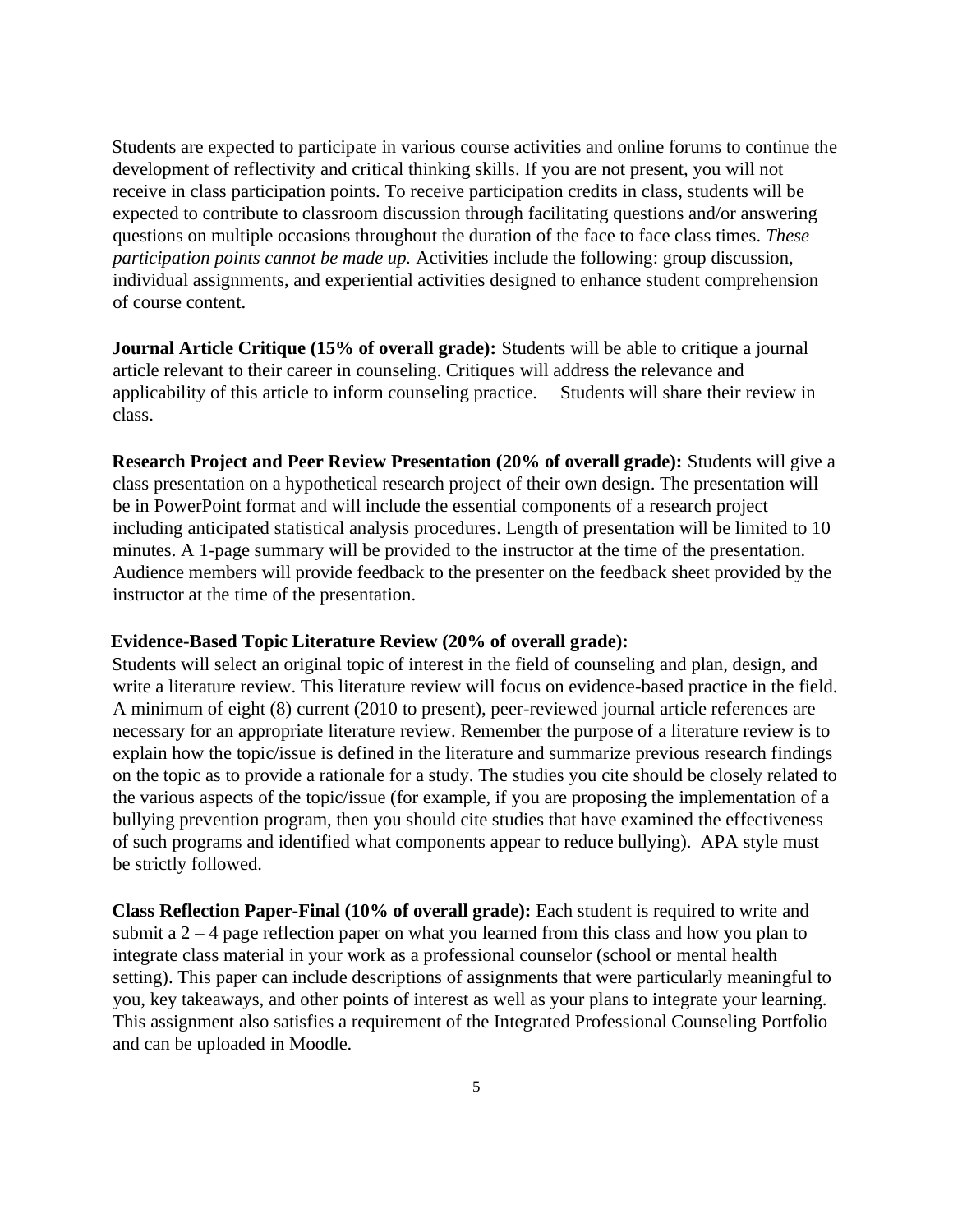**Exams (20% of overall grade):** There will be one midterm and one comprehensive exam, further information will be provided on our Moodle course page.

#### *Final letter grade:*

91% to 100% -- A 81% to 90% -- B 71% to 80% -- C 0% to 70% -- F

## **XII. Methods of instruction**

A combination of:

Classroom lectures and discussions Classroom experiential exercises Web-assisted instructions and tests/exams

#### **XIII. Academic Honesty:**

Southeast Missouri State University expects all students, faculty and staff to operate in an honest and ethical manner. Academic dishonesty is a very serious offense because it undermines the value of your education and the education of others. Students who engage in academic dishonesty face significant penalties. Forms of academic dishonesty include, but are not limited to, plagiarism, cheating, contract cheating, misrepresentation, and other actions you take. Some of these are defined below:

- Plagiarism means passing off someone else's work as your own, whether it is intentional or unintentional.
- Cheating includes copying from another person or source of information to meet the requirements of a task.
- Contract cheating is paying someone else or a company to do your work.
- Misrepresentation means you are posing as someone else or someone else is posing as you to complete a task.
- Collusion means working with one or more people to cheat. If you help someone cheat or plagiarize you will face the same penalties.

For more information, visit the Responsible Redhawks Code of Conduct http://www.semo.edu/responsibleredhawks/code-of-conduct.html or the Faculty Handbook Section (D) on Academic Honesty http://www.semo.edu/facultysenate/handbook/5d.html

## **XIV. Accessibility:**

Southeast Missouri State University and Disability Services are committed to making every reasonable educational accommodation for students who identify as people with disabilities. Many services and accommodations which aid a student's educational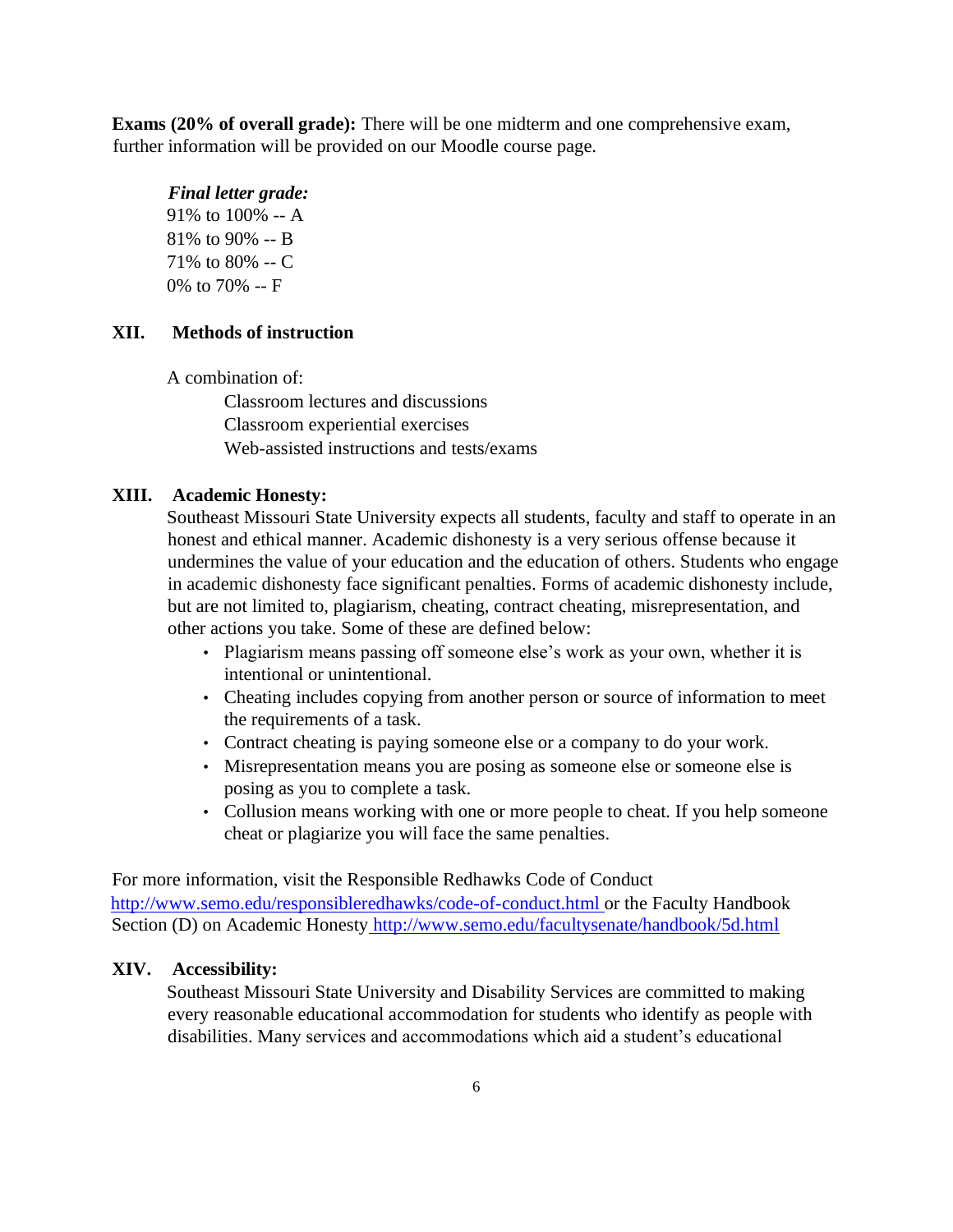experience are available for students with various disabilities. Students are responsible for contacting Disability Services to register and access accommodations. Accommodations are implemented on a case by case basis. For more information, visit http://www.semo.edu/ds/ or contact Disability Services at 573-651-5927.

## **XV. Civility:**

Your university experience is purposely designed to introduce you to new ideas, help you think effectively, develop good communication skills, evaluate information successfully, distinguish among values and make sound judgements. Doing this well requires respectful and courteous discussion among and between students and the instructor. Together, we must create a space where we acknowledge and respect others have different experiences, perspectives and points of view. Disagreements are likely. Mutual respect for one another and a willingness to listen are important. Remember, you are responsible for your behavior and actions. There is a no tolerance policy on bullying or harassment of any kind. Additional information on student conduct may be found at: http://www.semo.edu/pdf/stuconduct-code-conduct.pdf?ver=1.0 and http://www.semo.edu/pdf/Conduct\_Faculty\_Resource\_Guide.pdf

Further, it is to be expected that the instructor will treat all students with dignity and respect – it is also expected that the students will treat both the instructor and other students with this same respect. In order to facilitate this process more effectively, students are asked the following: 1) before class turn off all pagers and cell phones; 2) refrain from text messaging during class; 3) avoid distracting behavior (e.g. popping gum, noisy eating, and clipping fingernails); 4) minimize side conversations; and, 5) maintain respectful interactions. Finally, personal harassment of any kind will not be tolerated.

## **XVI. Counselor Dispositions**

Counselor Dispositions, as assessed within Counselor Education are guided by the central core of the Counseling Conceptual Framework. The beliefs and attitudes related to the areas of *competence, reflection and caring*, are the guiding influence with the eight foundational counselor dispositions assessed throughout the program. These are: 1) Genuineness, 2) Congruence, 3) Non-judgmental Respect, 4) Emotional Awareness, 5) Ethical Understanding, 6) Concreteness, 7) Empathy, and 8) Professional Commitment. See https://semo.edu/psychology-counseling/accreditation.html where the current student handbook can be accessed.

#### **XVII. Mandatory Reporting:**

I will keep information you share with me confidential to the best of my ability, but as a professor I am legally required to share information about sexual misconduct and crimes I learn about to make our campus and community safe for everyone.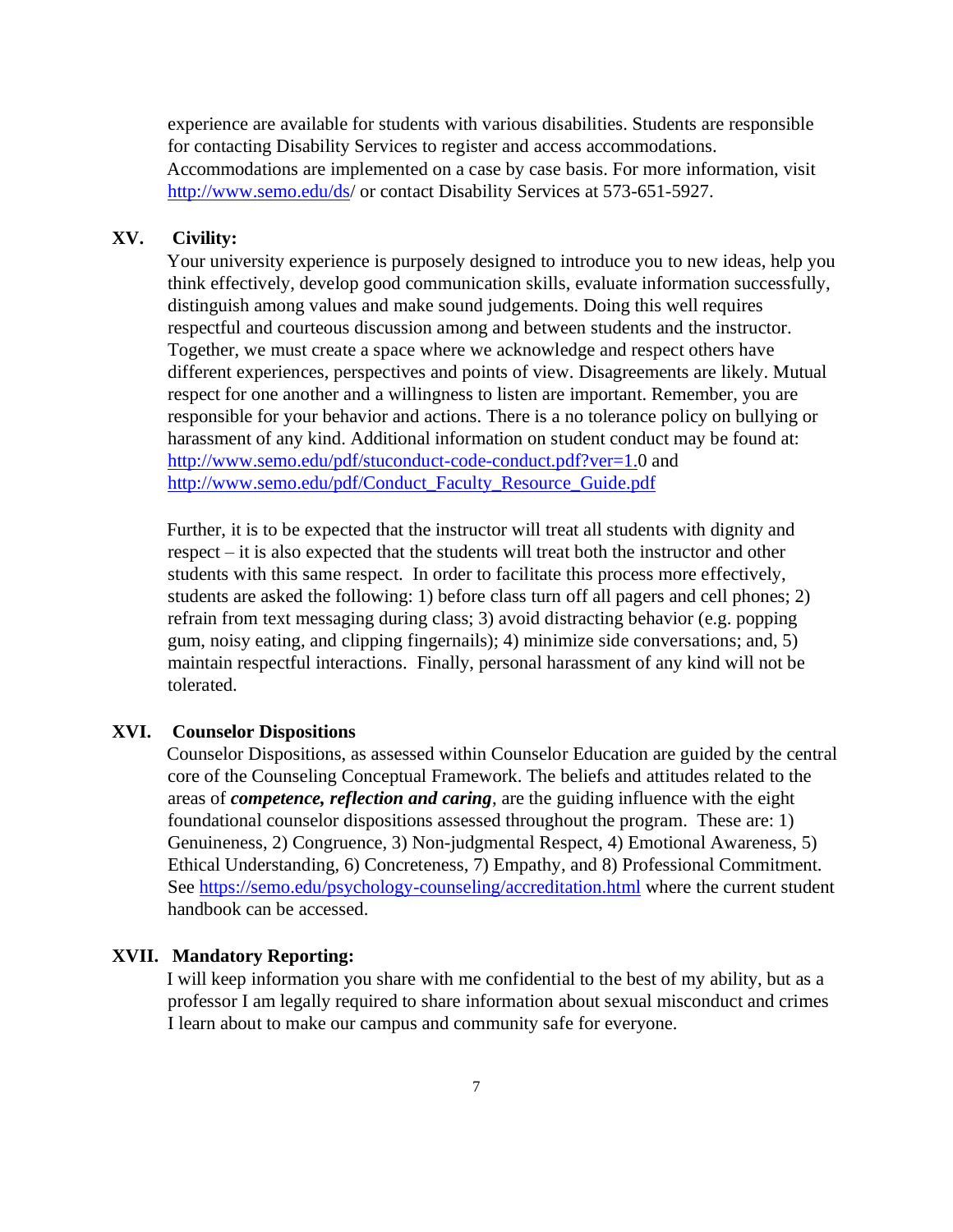## **XVIII. Student Success:**

This course uses SupportNET, Southeast's student success network, to improve communication between students, faculty and staff on campus. You'll get emails through SupportNET with information about resources or concerns. Please read these emails they are sent to help you succeed! You can access SupportNET through your portal, Moodle or directly at supportnet.semo.edu to see any academic alerts, ask for help and to access resources to support your success at Southeast.

## **XIX. Course Schedule**

| <b>Date</b> | <b>Topics/Assignments</b>                                                            | <b>Readings</b>                                                                                                                                                                                 | <b>Standards Clinical</b><br><b>Professional Identity</b><br>(2.8.)                         |
|-------------|--------------------------------------------------------------------------------------|-------------------------------------------------------------------------------------------------------------------------------------------------------------------------------------------------|---------------------------------------------------------------------------------------------|
| Week 1      | Overview<br>• What is research<br>and why is it<br>important?                        | Counseling Research: Quantitative,<br>Qualitative, and Mixed Methods<br>(Research):<br>Chap 1 - Contemporary Issues in<br><b>Counseling Research</b><br>Research: Chap. 2 - Getting Started     | Overview of standards<br>covered based on<br>syllabi topics and all<br>standards: 2.8.a.-j. |
| Week 2      | Finding and Reviewing<br>Literature                                                  | Research: Chap. 3 - Reviewing<br>Literature                                                                                                                                                     | 2.8.a.                                                                                      |
| Week 3      | <b>Ethics in Research</b><br><b>Forum Due</b>                                        | Research: Chap. 17 - Ethics<br>APA Manual: Chap. $1 - W$ riting for<br>the Behavioral and Social Sciences<br>pp. 9 - 20<br>ACA Ethics Code: Section G -<br>Research and Publication pp. 15 - 16 | $2.8.$ j.                                                                                   |
| Week 4      | Multicultural Issues in<br>Research<br><b>Journal Article</b><br><b>Critique Due</b> | Research: Chap. 18 - Multicultural                                                                                                                                                              | 2.8.a. $& 1. $                                                                              |

# **TENTATIVE SCHEDULE**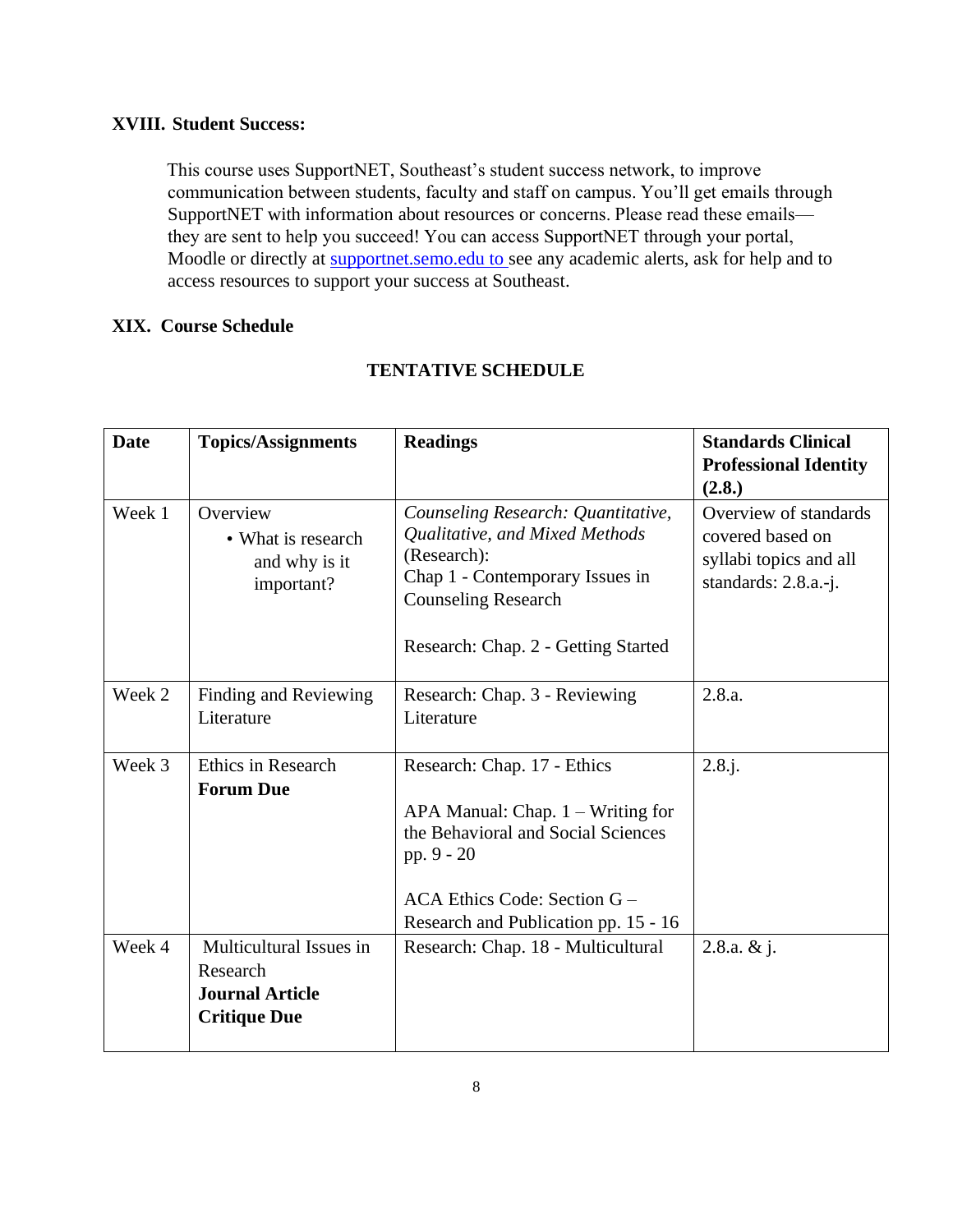| Week 5 | <b>Reporting Your Findings</b>               | Research: Chap. 16 - Developing a<br><b>Research Report</b>           | 2.8.a. |
|--------|----------------------------------------------|-----------------------------------------------------------------------|--------|
|        |                                              | APA Manual: Chap. 2 - Manuscript<br>Structure and Content pp. 21 - 40 |        |
|        |                                              | APA Manual: Chap. 3 - Writing<br>Clearly and Concisely pp. 61 - 77    |        |
| Week 6 | Mixed Methods<br>Research<br>Research Design | Research: Chap. 13 - Mixed Methods                                    | 2.8.f. |

|        | Identification<br>What is<br>quantitative<br>research?<br>What is<br>qualitative<br>research?<br><b>Forum Due</b> |                                                                                                                                                       |             |
|--------|-------------------------------------------------------------------------------------------------------------------|-------------------------------------------------------------------------------------------------------------------------------------------------------|-------------|
| Week 7 | Methodological Issues<br>and Statistics Overview                                                                  | Research: Chap. 4 - Methodological<br><b>Issues</b><br>Research: Chap. 15 - Basic Statistics<br><b>Chapter Excerpt: Sampling</b><br><b>Strategies</b> | 2.8.g. & h. |
| Week 8 | Quantitative Designs -<br>Experimental<br><b>Midterm Exam</b>                                                     | Research: Chap. 5 - Quantitative -<br><b>Experimental Designs</b><br><b>Sampling Strategies (Chapter</b><br>Excerpt)                                  | 2.8.f.      |
| Week 9 | Quantitative Designs -<br>Predictive & Survey                                                                     | Research: Chap. 6 - Quantitative -<br>Predictive Design<br>Research: Chap. 7 - Quantitative -<br><b>Survey Research</b>                               | 2.8.f.      |